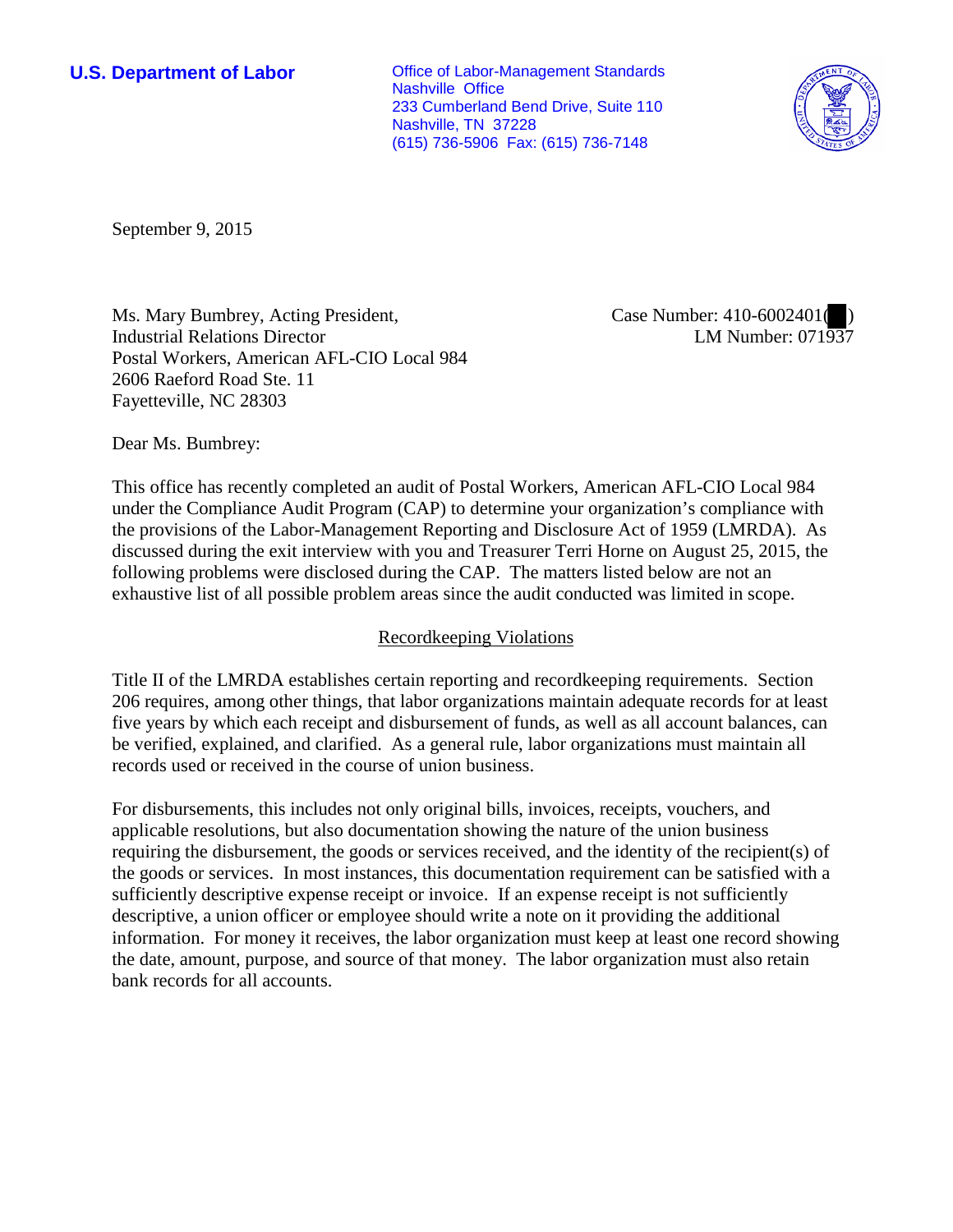The audit of Local 984's 2013 records revealed the following recordkeeping violations:

1. General Reimbursed and Credit Card Expenses

Local 329 did not retain adequate documentation for reimbursed expenses by the president and treasurer totaling at least \$1,000. For example, some of the vouchers were blank for reimbursed expenses paid to the union officer. Additionally, some receipts were missing.

As noted above, labor organizations must retain original receipts, bills, and vouchers for all disbursements. The president and treasurer (or corresponding principal officers) of your union, who are required to sign your union's LM report, are responsible for properly maintaining union records.

## 2. Reimbursed Auto Expenses

President Anthony McKinnon who received reimbursement for business use of their personal vehicles did not retain adequate documentation to support payments to them totaling at least \$2,000 during 2010 and 2013. The union must maintain records which identify the dates of travel, locations traveled to and from, and number of miles driven. The record must also show the business purpose of each use of a personal vehicle for business travel by an officer or employee who was reimbursed for mileage expenses.

Based on your assurance that Local 984 will retain adequate documentation in the future, OLMS will take no further enforcement action at this time regarding the above violations.

## Reporting Violations

The audit disclosed a violation of LMRDA Section 201(b), which requires labor organizations to file annual financial reports accurately disclosing their financial condition and operations. The Labor Organization Annual Report Form LM-3 filed by Local 984 for the fiscal years ended December 31, 2010 and December 31, 2013 were deficient in that:

## Disbursements to Officers

Local 984 did not include some reimbursements to officers totaling at least \$500 in the amounts reported Item 24 (All Officers and Disbursements to Officers). It appears the union erroneously reported these payments in Item 48.

The union must report most direct disbursements to Local 984 officers and some indirect disbursements made on behalf of its officers in Item 24. A "direct disbursement" to an officer is a payment made to an officer in the form of cash, property, goods, services, or other things of value. See the instructions for Item 24 for a discussion of certain direct disbursements to officers that do not have to be reported in Item 24. An "indirect disbursement" to an officer is a payment to another party (including a credit card company) for cash, property, goods, services, or other things of value received by or on behalf of an